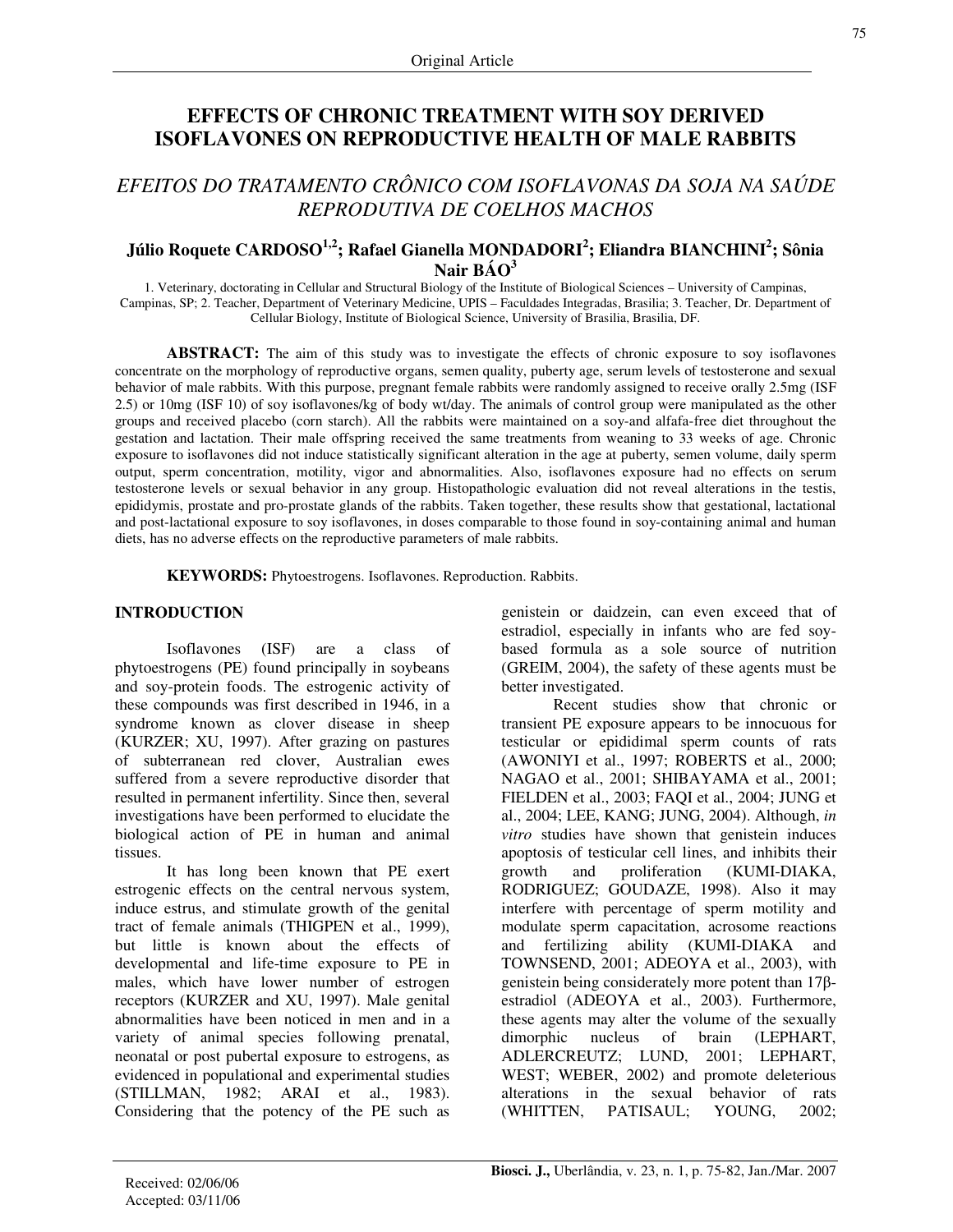WISNIEWSKI et al., 2003), in which adult males were less likely to mount, intromit and ejaculate during mating tests.

To improve the knowledge about the influence of PE on male reproductive health, the present study investigated the effects of the chronic exposure to soy isoflavones on: (1) morphology of the reproductive organs;  $(2)$  semen quality;  $(3)$  age at puberty; (4) serum testosterone levels; and (5) sexual behavior of male rabbits.

## **MATERIALS AND METHODS**

#### **Animals**

With due compliance of the international guiding principles for animal research, the experimental protocol was reviewed and approved by the University of Brasília Institute of Biological Sciences Ethical Committee to Animal Use. One male New Zealand and 10 female rabbits between 8 and 10 months of age were started in this study. They were housed individually in steel cages equipped with automatic watering systems. Animals were kept on natural photoperiod and environmental temperature.

## **Treatments**

Females were randomly assigned to a control (n=4) and two treatment groups (n=3/group). The animals from the treatment groups received 2.5mg (ISF 2.5) or 10mg (ISF 10) of soy isoflavones/kg of body wt/day (Soy Isoflavones, 40% - DEG Importação de Produtos Químicos Ltda – São Paulo - SP). The animals of the control group received corn starch as placebo. The proper dose of isoflavones as well as placebo was inserted directly into the oral cavity after rabbit immobilization. All animals were kept on a soyand alfafa-free diet, in which soy and alfafa proteins were replaced with cottonseed meal and meat meal protein. The three groups received water and food *ad libitum.* Soy isoflavones concentrate used in the present study is similar to commercially available soy-derived products, currently used for hormonal replacement, and for the prevention or treatment of various hormone-dependent diseases. The most common dose used in these cases is 1 mg/kg body wt/day.

To minimize the genetic influence, females were mated by the same buck. At the fifth week of age, male offspring were numbered and surplus pups were randomly excluded from the study. Remaining six pups of each isoflavones-treatment groups and ten pups of the untreated control group received the same treatments that were given to their respective mothers from weaning (5 weeks) to 33 weeks of age. As a consequence, these animals were exposed to isoflavones indirectly via maternal consumption during gestation and lactation and directly by oral route from weaning to adulthood. During the exposure period, the animals were monitored daily for health status. Body weights and food consumption were measured weekly throughout the experimental period.

## **Ejaculates collection and evaluation**

The artificial vagina (AV) for semen collection was built based on a model described by Andrade et al. (2002). Its mucosae was filled with warm water  $(60^{\circ}$  C), and it was used when the inner temperature was between  $45^{\circ}$  and  $50^{\circ}$  C. A collector tube was attached onto one of the edges, and the free edge was positioned to penis intromission. Before semen collection, bucks were allowed one false mount and, at the subsequent mounting, the AV was adequately positioned on the dorsum of the stimulus female allowing penis intromission.

From 14 to 25 weeks of age, semen samples were collected once a week to evaluate the sexual maturation. After this period, the animals were collected every other day for 5 weeks, permitting a total of 17 collections. The first seven samples were used to stabilize sperm output and were not included in the analysis, so the daily sperm output was quantified using the last 10 ejaculates (THOMPSON; BERNDTSON, 1993). This procedure minimizes the possibility of false detection of treatment-induced changes.

After removing and weighing the gel mass, ejaculate volume was recorded in the graduated tube attached to the artificial vagina. Just after the ejaculation, a semen drop was mixed with the same volume of heated saline on a warm (37 °C) slide. The sperm motility  $(0-100\%)$  and vigor  $(0-5)$  were subjectively evaluated in light microscope (400X). For determination of sperm concentration, ejaculates were diluted 1:100 in a 4% formol/0,9% saline solution and counted twice in Neubauer haemocytometer (GmbH+Co., Brandstwiete 4, 2000 Hamburg 11, Germany) using a light microscope (Nikon Eclipse C600, Japan) (400X). The sperm morphology was examined on semen smears stained with Congo red and Gentian violet solutions.

## **Age at Puberty and Sexual Behavior**

The age at puberty was considered when sperm counts stopped to raise. The ages (in weeks),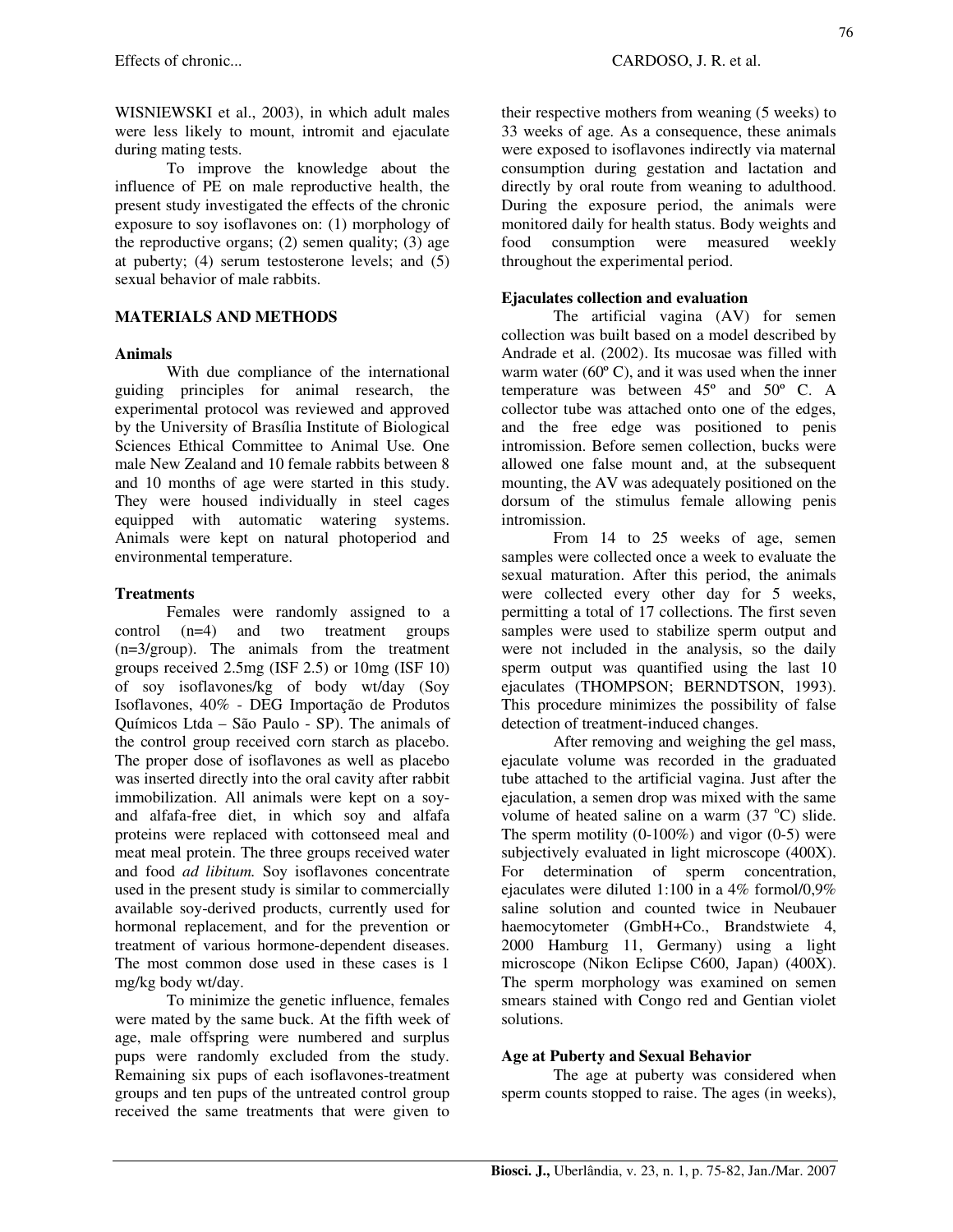which males showed stabilized ejaculate values were used for data analysis.

To quantitatively measure the males´ sexual behavior, the time of reaction (latency to begin mounting); the interval between two consecutive ejaculations in the artificial vagina; and the mounting reflex were determined.

The time of reaction (time elapsed from the moment of subjecting a doe to the buck and mounting) and the interval between two consecutive ejaculations into the artificial vagina were measured in seconds using a stopwatch. The mounting reflex (indicative of sexual interest) was considered when rabbits were capable to mount and complete the copulation and was quantified in days of age. Values significantly higher or lower than those from the control group indicate decreased or increased libido, respectively.

#### **Tissue collection and evaluation**

At 33 weeks of age, males were killed via jugular exsanguination, after barbiturate anesthesia. Blood samples were centrifuged at 1600 rpm for 8 minutes, and serum was stored at –20 ºC until analysis. Serum testosterone was assayed by automated Kimiluminescence (ACS 180 plus Bayer equipment) using manufacturer protocol.

Testes, epididymides, proprostate and prostate glands were dissected and weighed. For histopathological evaluation, portions of the organs were fixed in Bouin's solution, washed with

running water, and transferred into 70% ethanol before being processed for 24 h in an automated processor (Leica TP  $1020 -$  Histology & E. M. Products – SP, Brazil). Subsequently they were embedded in paraffin wax, sectioned at  $5 \mu M$ thickness, and stained with hematoxylin and eosin. The sections were carefully examined for the presence of abnormalities.

## **Statistical Methods**

As all data were found to be normally distributed, different parameters were analyzed using Analysis of Variance (ANOVA). When a significant treatment effect was found, differences among groups' means were assessed by Tukey's test. Values were expressed as mean ± SD (Standard Deviation). Statistical analyses were carried out using SAS System for Windows, SAS Institute Inc., Cary, NC, USA.

## **RESULTS**

#### **Ejaculate parameters**

The mean values of the ejaculate volume, total motile sperm per ejaculate, vigor of motile sperm, percentage of sperm abnormalities, sperm concentration and daily sperm output are summarized in table 1. The differences in these parameters between the groups were not statistically significant (P>0.05).

|                                         | Groups           |                  |                   |
|-----------------------------------------|------------------|------------------|-------------------|
|                                         | Control          | ISF 2.5          | ISF <sub>10</sub> |
| Volume (ml)                             | $0.54 \pm 0.0$   | $0.52 \pm 0.0$   | $0.51 \pm 0.0$    |
| Motility $(\%)$                         | $77.5 \pm 4.0$   | $80.1 \pm 3.6$   | $79.1 \pm 5.2$    |
| Vigor $(0-5)$                           | $3.1 \pm 0.3$    | $3.2 \pm 0.2$    | $3.2 \pm 0.1$     |
| Abnormal sperm $(\%)$                   | $25.3 \pm 1.2$   | $21.5 \pm 4.6$   | $23.0 \pm 4.1$    |
| Sperm concentration $(x10^6\text{/ml})$ | $197.1 \pm 35.5$ | $204.6 \pm 17.5$ | $223.8 \pm 17.0$  |
| Daily sperm output $(x10^6)$            | $104.7 \pm 16.3$ | $108.4 \pm 6.8$  | $114.6 \pm 7.0$   |

**Table 1.** Effects of soy isoflavones treatment (2.5 and 10mg/Kg BW/day) on semen characteristics of rabbits

Data are shown as group means  $\pm$  SD of 10 ejaculates per animal. No intergroup differences were significant at the 5% level of confidence.

Rabbits treated with 10mg of soy isoflavones/kg body wt/day presented ejaculates with motile sperm earlier than the those treated with 2.5 mg/kg body wt/day and the untreated control group  $(P<0.05)$ , however this difference disappeared in the adult males.

#### **Reproductive organs weight and morphology**

Absolute (data not shown) and relative weights of the testes, epididymis, prostate and proprostate were similar in all studied groups (Table 2). Gross morphology is unlikely to be affected by long-term administration of isoflavones. Testes shown apparently normal pattern of spermatogenesis in the seminiferous tubules. Sex accessory glands presented a typical simple columnar epithelium with no evidence of pathological changes. This secretory tissue gives rise extensive branching folds projecting into the acinar lumen, which are peculiar of the species. Also, no evidence of pathological changes was observed in the epididymal duct of the caput,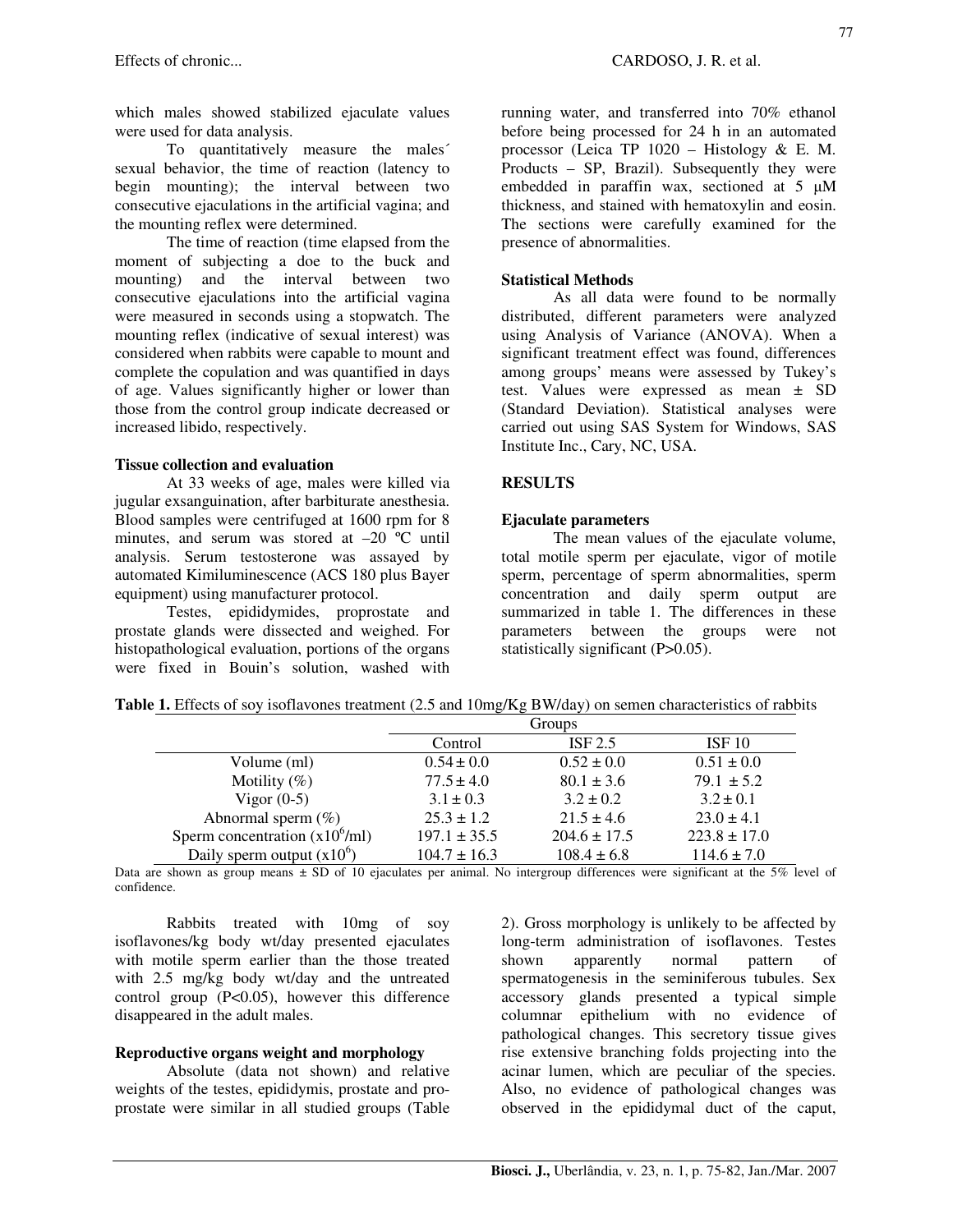approach of the reproductive organs support the *in vivo* observations.

|                 | Table 2. Food intake, body and reproductive organs weight of rabbits treated with soy isoflavones (2.5 and |
|-----------------|------------------------------------------------------------------------------------------------------------|
| 10mg/kg BW/day) |                                                                                                            |

|                              | Groups              |                     |                     |  |
|------------------------------|---------------------|---------------------|---------------------|--|
|                              | Control             | ISF 2.5             | ISF <sub>10</sub>   |  |
| Body weight BW (g)           | $3754.4 \pm 179.50$ | $3684.1 \pm 112.80$ | $3595.4 \pm 121.85$ |  |
| Food intake <sup>1</sup> (g) | $112.1 \pm 8.00$    | $114.0 \pm 5.25$    | $110.5 \pm 13.80$   |  |
| Testes/BW $(mg/g)$           | $1.53 \pm 0.06$     | $1.54 \pm 0.03$     | $1.53 \pm 0.02$     |  |
| Epididymides/BW $(mg/g)$     | $0.61 \pm 0.04$     | $0.64 \pm 0.01$     | $0.63 \pm 0.00$     |  |
| Prostate/BW $(mg/g)$         | $0.205 \pm 0.09$    | $0.198 \pm 0.00$    | $0.196 \pm 0.00$    |  |
| Proprostate/BW $(mg/g)$      | $0.198 \pm 0.01$    | $0.196 \pm 0.00$    | $0.193 \pm 0.00$    |  |

Values are given as mean  $\pm$  SD of 10 ejaculates per animal. No intergroup differences were significant at the 5% level of confidence; Average values obtained during post-natal weeks 29 to 33.

#### **Age at puberty, sexual behavior and serum testosterone concentration**

The age at puberty (mean and standard deviations) in the different groups was: control, 161  $\pm$  11.4 days; ISF 2.5, 170  $\pm$  9 days; and ISF 10, 163 ± 11.8 days. These data did not reach statistically significant differences.

Chronic treatment of rabbits with soy isoflavones did not cause significant statistical differences in the measurable parameters employed to the sexual behavior assessment (Table 3). A subjective evaluation based on simple observation of the mating routine for semen collections (over 25 mates per animal), corroborates the objective analyses. In addition, serum concentrations of testosterone did not differ among the groups.

**Table 3**. Effects of soy isoflavones treatment (2.5 and 10mg/kg BW/day) on the time of reaction, interval between two consecutive ejaculations into the artificial vagina  $(\Delta t)$ , and serum testosterone levels

|                             |                | Groups        |                   |          |  |
|-----------------------------|----------------|---------------|-------------------|----------|--|
|                             | Control        | ISF 2.5       | ISF <sub>10</sub> |          |  |
| Time of reaction (sec.)     | $3.7 \pm 0.7$  | $3.9 \pm 0.2$ | $3.6 \pm 0.2$     |          |  |
| $\Delta t$ (sec.)           | $97.0 \pm 7.5$ | $95 \pm 10.9$ | $105.8 \pm 13.4$  | Continua |  |
| Testosterone levels (ng/dl) | $800 \pm 141$  | $750 \pm 115$ | $726.3 \pm 112.6$ |          |  |

No intergroup differences were significant at the 5% level of confidence.

#### **DISCUSSION**

In vivo data show that PE have a wide range of biologic effects at doses and plasma concentrations considered normal in human diets. The doses reported to be biologically active in humans (0.4 to 10 mg/Kg body wt/day) are lower than doses generally reported to be active in rodents (10 to 100 mg/Kg body wt/day), although some studies have reported rodent responses at lower doses (WHITTEN; PATISAUL, 2001). Some estimative of isoflavones intake from soybased diets consumption ranges from 6 to 11 mg/kg/body wt/day in human infants (SETCHELL et al., 1998), 1 to 1.5 mg/kg body wt/day in human adults (STRAUSS et al., 1998), 0.6 to 4.5 mg/kg/body wt/day in cats (COURT; FREEMAN, 2002) and 1.6 to 3.5 mg/kg body wt/day in monkeys (SHARPE et al., 2002). The doses of soy isoflavones we find to be safe for male reproductive health are similar to the amounts consumed by human and animal eating soy-based diets.

McClain et al. (2005) reported atrophy of testes and absence of spermatozoa in the epididymus of Beagle dogs treated with genistein, but at a very high dose of this purified isoflavone. A comparable dose of genistein ( $\approx$  500 mg/kg/day) was also required to induce persistent structural changes in rats (STRAUSS et al., 1998), similar to those observed in mice treated with potent synthetic estrogens. However doses of PE within dietary exposure levels had failed to induce major effects in sperm counts of rats (ROBERTS et al., 2000; SHIBAYAMA et al., 2001; FIELDEN et al., 2003; FAQI et al., 2004; JUNG et al., 2004; LEE, KANG; JUNG, 2004), and men (MITCHELL et al., 2001). In this context, it is opportune to consider that almost all commercially available rodent diets contain substantial levels of PE (THIGPEN et al.,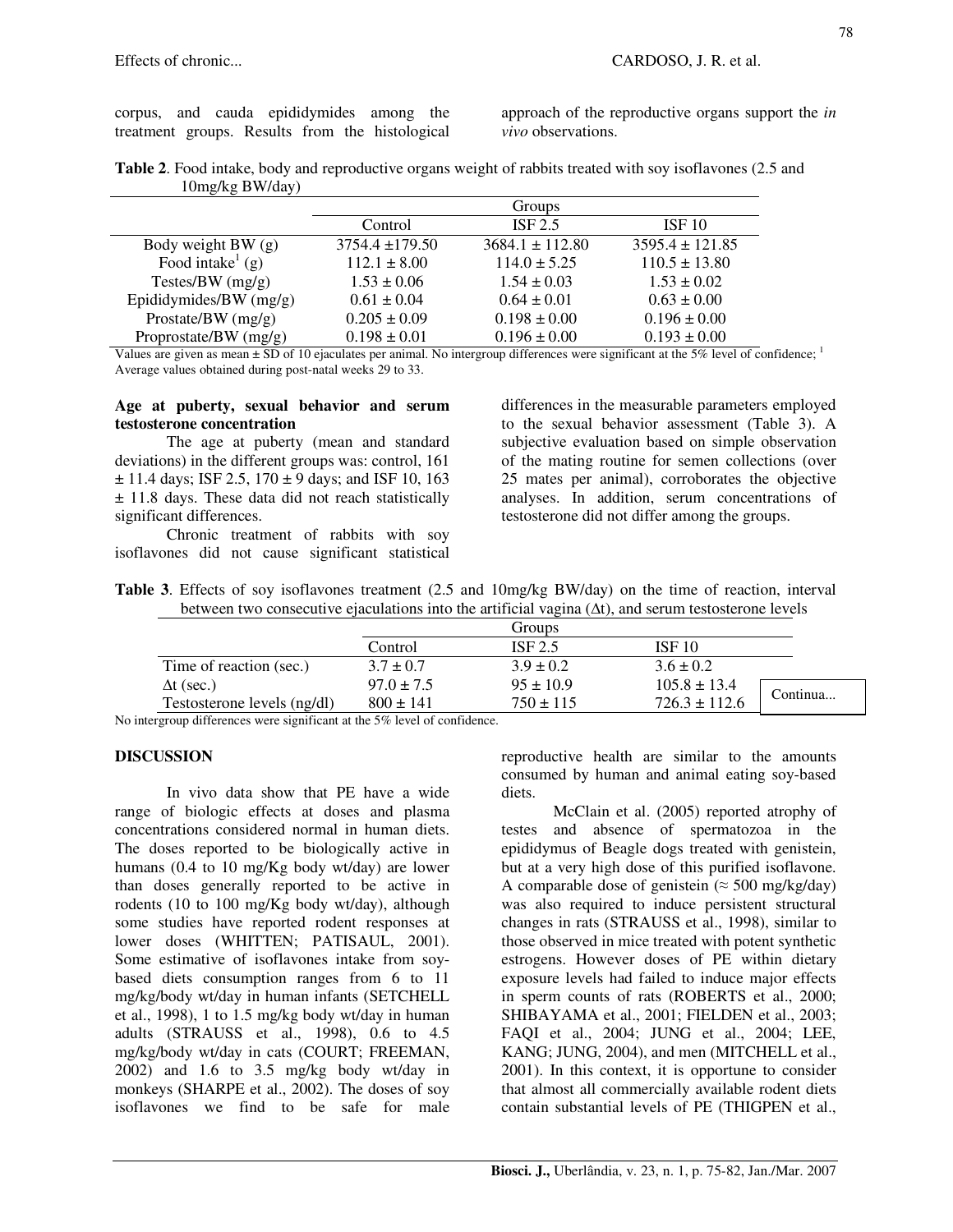1999; BROWN; SETCHELL, 2001; LEPHART, WEST; WEBER, 2002), and no reports of impaired reproductive performance has been registered in these animals, as well as in rabbits fed a soy mealbased diet (CARDOSO; BÁO, 2006).

The effect of the PE on the rabbits' reproductive system seems to depend on the compound, exposure dose and period of administration. Total isoflavones exposure at doses ranging from 2 to 5mg/Kg of BW every other day for a subchronic period had several beneficial effects on semen characteristics and sexual behavior of male rabbits (YOUSEF, EL-DEMERDASH; AL-SALHEN, 2003; YOUSEF, ESMAIL; BAGHDADI, 2004), but rabbits treated with daidzein at 0.1 mg/Kg/day showed erectile dysfunction (SRILATHA; ADAIKAN, 2004). In contrast, results of the present study did not show either, beneficial nor deleterious effects on reproductive function and behavior of male rabbits. Also, a soy meal-based diet (17% of diet) did not change semen quality, reproductive organs morphology and sexual behavior of rabbits, as we have shown earlier (CARDOSO; BÁO, 2006).

Semipurified isoflavone concentrate exposure did not induce alterations in reproductive organs weight and morphology in this investigation, which is in accordance with studies in rats (CASANOVA et al., 1999; ROBERTS et al., 2000; SHIBAYAMA et al., 2001; FIELDEN et al., 2003; OHNO et al., 2003; FAQI et al., 2004; LEE, KANG; JUNG, 2004). However, there appears to be rats strain differences in the effects of PE on prostate structure. Decrease in prostate weight and scamous metaplasia of collector ducts was

observed in Outbred Han NMRI rats treated with 2.5 mg/Kg of genistein for 7 days (STRAUSS et al., 1998); the same dose for a greater period (5 weeks) did not cause lesions in ICR rats prostate (LEE, KANG; JUNG, 2004). In addition, doses of genistein 4 to 16 times higher had no effects on Wistar rats prostate weight (OHNO et al., 2003). Such differences like those discussed earlier in rabbits are not well explained due to the paucity of comparative data about the absorption, metabolism and bioavailability of PE. Moreover, these divergences motivate intense discussions about the possible undesirable side effects of these compounds on the human health.

In conclusion, our findings show that isoflavone exposure at normal human and animal dietary levels, which are recognized to have beneficial role in the prevention of several types of chronic diseases, do not impact male function and behavior of male rabbits.

This study provides additional data about the consequence of PE exposure on the reproductive male health, however the results may not be integrally extrapolated to females and other species, since several differences has been reported among species, and in the compound, dose and route of administration of these substances.

#### **ACKNOWLEDGMENTS**

We would like to acknowledge the UPIS - Faculdades Integradas (Brasília, DF) for the material and laboratorial support, and CAPES.

**RESUMO:** O objetivo deste estudo foi investigar os efeitos da exposição crônica a concentrado de isoflavonas da soja sobre a morfologia dos órgãos reprodutivos, qualidade do sêmem, idade a puberdade, níveis séricos de testosterona e comportamento sexual de coelhos machos. Com este propósito, fêmeas gestantes foram aleatoriamente designadas para receber, por via oral, 2,5mg (ISF 2,5), ou 10mg (ISF 10) de isoflavonas da soja por quilo de peso corporal por dia. Os animais do grupo controle foram tratados como os dos demais grupos e receberam placebo (amido de milho). Todos os coelhos foram alimentados com dieta livre de soja e alfafa ao longo da gestação e lactação. A prole macho recebeu os mesmos tratamentos, da desmama até 33 semanas de vida. A exposição crônica a isoflavona não causou alterações estatisticamente significativas na idade a puberdade, volume de sêmem, emissão diária de espermatozóides, concentração espermática, motilidade, vigor e morfologia espermática. Em adição, a exposição à isoflavonas não resultou em efeitos negativos sobre os níveis de testosterona, ou no comportamento sexual dos coelhos. A avaliação histopatológica também não revelou qualquer alteração nos testículos, epidídimos, e nas glândulas próstata e pré-próstata dos animais. Os resultados deste estudo apontam que a exposição gestacional, lactacional e pós-lactacional a isoflavonas da soja, em doses comparáveis àquelas em que homens e animais estão expostos ao consumirem dieta a base de soja, não causa efeitos adversos nos parâmetros reprodutivos de coelhos machos.

PALAVRAS-CHAVE: Fitoestrógenos. Isoflavonas. Reprodução. Coelhos. Estrógenos ambientais. Toxicologia.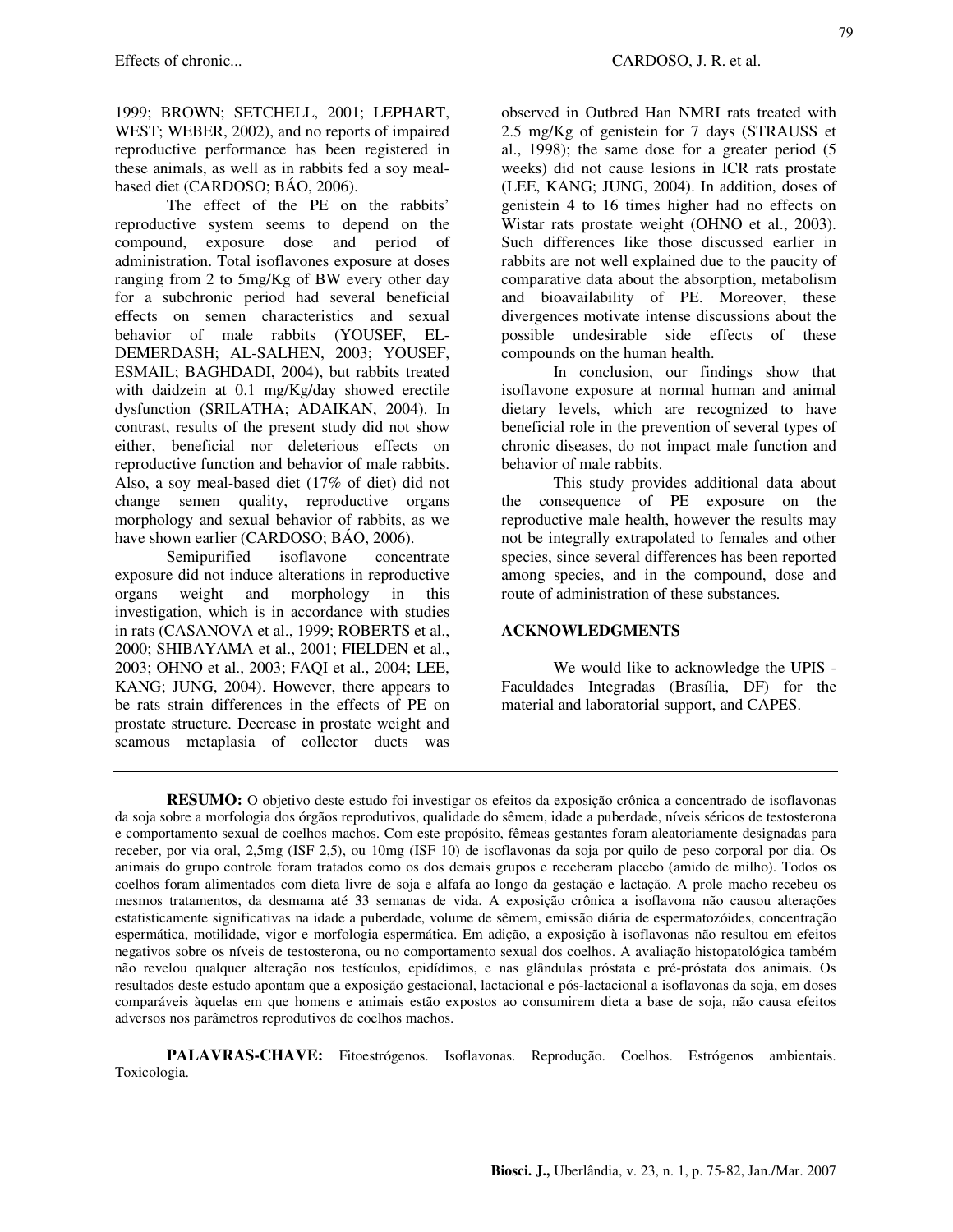## **REFERENCES**

ADEOYA-OSIGUWA, S. A.; MARKOULAKI, S.; POCOCK, V.; MILLIGAN, S. R.; FRASER, L. R. 17beta-Estradiol and environmental estrogens significantly affect mammalian sperm function. Hum. Reprod., Oxford, v. 18, n. 1, p. 100-107, Jan. 2003.

ANDRADE, A. F. C.; YONEZAWA, L. A.; CELEGHINI, E. C. C.; SPERS, A.; ARRUDA, R. P. Um novo modelo de vagina artificial para coelhos. **Rev**. **Bras**. **Reprod**. **Anim**., Belo Horizonte, v. 26, p. 201-204, jul. 2002.

ARAI, Y.; MORI, T.; SUZUKI, Y.; BERN, H. A. Long-term effects of perinatal exposure to sex steroids and diethylstilbestrol on the reproductive system of male mammals. **Int**. **Rev**. **Cytol**., New York, v. 84, p. 235-268, Oct. 1983.

AWONIYI, C. A.; ROBERTS, D.; CHANDRASHEKAR, V.; VEERAMACHANENI, D. N.; HURST, B. S.; TUCKER, K. E.; SCHLAFF, W. D. Neonatal exposure to coumestrol, a phytoestrogen, does not alter spermatogenic potential in rats. **Endocrine**, Tokyo, v. 7, n. 3, p. 337-341, Dec. 1997.

BROWN, N. M.; SETCHELL, K. D. R. Animal models impacted by phytoestrogens in commercial chow: implications for pathways influenced by hormones. **Lab**. **Invest**., New York, v. 81, p. 735–747, May 2001.

CARDOSO, J. R.; BÁO, S. N. Effects of chronic exposure to soy meal containing diet or soy derived isoflavones supplement on semen production and reproductive system of male rabbits. **Anim**. **Reprod**. **Sci**., Amsterdam. 2006 (in process).

CASANOVA, M.; YOU, L.; GAIDO, K. W.; ARCHIBEQUE-ENGLE, S.; JANSZEN, D. B.; HECK, H. A. Developmental effects of dietary phytoestrogens in Sprague-Dawley rats and interactions of genistein and daidzein with rat estrogen receptors alpha and beta in vitro. **Toxicol**. **Sci**., Orlando, v. 51, n. 2, p.236-244, May 1999.

COURT, M. H.; FREEMAN, L. M. Identification and concentration of soy isoflavones in commercial cat foods. **Am**. **J**. **Vet**. **Res**., Chicago, v. 63, n. 2, p.181-185, Feb. 2002.

FAQI, A. S.; JOHNSON, W. D.; MORRISSEY, R. L.; MC CORMICK, D. L. Reproductive toxicity assessment of chronic dietary exposure to soy isoflavones in male rats. **Reprod**. **Toxicol**., New York, v. 18, n. 4, p. 605-611, Mar. 2004.

FIELDEN, M. R.; SAMY, S. M.; CHOU, K. C.; ZACHAREWSKI, T. R. Effect of human dietary exposure levels of genistein during gestation and lactation on long-term reproductive development and sperm quality in mice. **Food**. **Chem**. **Toxicol**., New York, v. 41, n. 4, p. 447-454, Apr. 2003.

GREIM, H. A. The Endocrine and Reproductive System: Adverse Effects of Hormonally Active Substances? **Pediatrics**, Springfield, v. 113, n. 4, p. 1070-1075, Apr. 2004.

JUNG, M. Y.; LEE, Y. B.; SOHN, H. S.; LEE, J. Y.; KIM, K. S.; YU, W. J.; DO, J. C.; KIM, Y. C.; NAM, S. Y. Effects of exposure to genistein and estradiol on reproductive development in immature male mice weaned from dams adapted to a soy-based commercial diet. **J**. **Vet**. **Med**. **Sci**., Tokyo, v. 66, n. 11, p. 347-354, Nov. 2004.

KUMI-DIAKA, J.; RODRIGUEZ, R.; GOUDAZE, G. Influence of genistein (4',5,7 trihydroxyisoflavone) on growth and proliferation of testicular cell lines. **Biol**. **Cell**., Colchester, v. 90, n. 4, p. 349-354, Jul. 1998.

KUMI-DIAKA, J.; TOWNSEND, J. Effects of genistein isoflavone (4',5',7'-trihydroxyisoflavone and dexamethasone on functional characteristics of spermatozoa. **J**. **Med**. **Food**., New York, v. 4, n. 1, p. 39-47, Mar. 2001.

80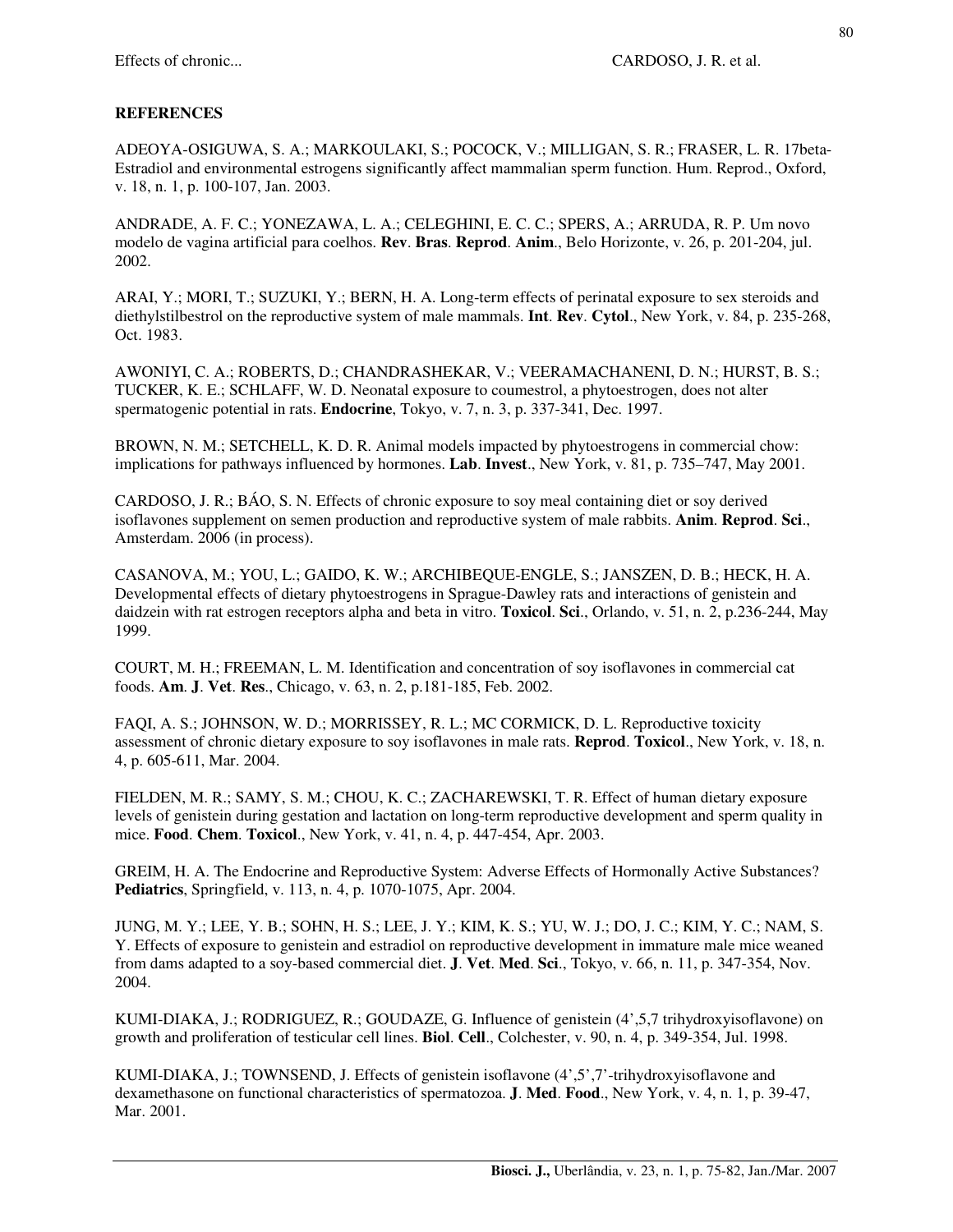KURZER, M. S.; XU, X. Dietary phytoestrogens. **Annu**. **Rev**. **Nutr**., Palo alto, v. 17, p. 353–381, 1997.

LEE, B. J.; KANG, J. K.; JUNG, E. Y. Exposure to genistein does not adversely affect the reproductive system in adult male mice adapted to a soy-based commercial diet. **J**. **Vet**. **Sci**., Suwon, v. 5, n. 3, p. 227-234, Sep. 2004.

LEPHART, E. D.; ADLERCREUTZ, H.; LUND, T. D. Dietary soy phytoestrogen effects on brain structure and aromatase in Long-Evans rats. **Neuroreport**, Oxford, v. 12, n. 16, p. 3451-3455, Nov. 2001.

LEPHART, E. D.; WEST, T. W.; WEBER, K. S. Neurobehavioral effects of dietary soy phytoestrogens. **Neurotoxicol**. **Teratol**., New York, v. 24, n. 1, p. 5-16, Jan. 2002.

MCCLAIN, R.; WOLZ, E.; DAVIDOVICH, A.; PFANNKUCH, R.; BAUSCH, J. Suchronic and chronic studies with genistein in dogs. **Food**. **Chem**. **Toxicol**., New York, v. 43, p. 56-80, Oct. 2005.

MITCHELL, J. H.; CAWOOD, E.; KINNIBURGH, D.; PROVAN, A.; COLLINS, A. R.; IRVINE, D. S. Effect of a phytoestrogen food supplement on reproductive health in normal males. **Clin**. **Sci**., London, v. 100, p. 613- 618, Jun. 2001.

NAGAO, T.; YOSHIMURA, S.; SAITO, Y.; NAKAGOMI, M.; USUMI, K.; ONO, H. Reproductive effects in male and female rats of neonatal exposure to genistein. **Reprod**. **Toxicol**., New York, v. 15, n. 4, p. 399-411, Jul. 2001.

OHNO, S.; NAKAJIMA, Y.; INOUE, K.; NAKAZAWA, H.; NAKAJIN, S. Genistein administration decreases serum corticosterone and testosterone levels in rats. **Life Sci**., Oxford, v. 74, n. 6, 733-742, Jun. 2003.

ROBERTS, D.; VEERAMACHANENI, D. N.; SCHLAFF, W. D.; AWONIYI, C. A. Effects of chronic dietary exposure to genistein, a phytoestrogen, during various stages of development on reproductive hormones and spermatogenesis in rats. **Endocrine**, Tokyo, v. 13, n. 3, p. 281-286, Dec. 2000.

SETCHELL, K. D.; ZIMMER-NECHEMIAS, L.; CAI, J.; HEUBI, J. E. Isoflavone content of infant formulas and the metabolic fate of these phytoestrogens in early life. **Am**. **J**. **Clin**. **Nutr**., Bethesda, v. 68, Suppl 6, p.1453-1461, Dec. 1998.

SHARPE, R. M,; MARTIN, B.; MORRIS, K.; GREIG, I.; MCKINNELL, C.; MCNEILLY, A. S.; WALKER, M. Infant feeding with soy formula milk: effects on the testis and on blood testosterone levels in marmoset monkeys during the period of neonatal testicular activity. **Hum**. **Reprod**., Oxford, v. 17, n. 7, p.1692-1703, Jul. 2002.

SHIBAYAMA, T.; FUKATA, H.; SAKURAI, K.; ADACHI; T.; KOMIYAMA, M.; IGUCHI, T.; MORI, C.. Neonatal exposure to genistein reduces expression of estrogen receptor alpha and androgen receptor in testes of adult mice. **Endocr**. **J**., Tokyo, v. 48, n. 6, p. 655-663, Dec. 2001.

SRILATHA, B.; ADAIKAN, T. G. Estrogen and fitoestrogen predispose to erectile dysfunction: ER-alpha and ER-beta in the cavernosum play a role? **Urology**, Ridgewood, v. 63, n. 2, p.382-386, Feb. 2004.

STILLMAN, R. J. In utero exposure to diethylstilbestrol: adverse effects on the reproductive tract and reproductive performance and male and female offspring. **Am**. **J**. **Obstet**. **Gynecol**., St. Louis, v. 142, n. 7, p.905-921, Apr. 1982.

STRAUSS, L.; MAKELA, S.; JOSHI, S.; HUHTANIEMI, I.; SANTTI, R. Genistein exerts estrogen-like effects in male mouse reproductive tract. **Mol**. **Cell**. **Endocrinol**., Amsterdam, v. 144, p. 83-93, Sep. 1998.